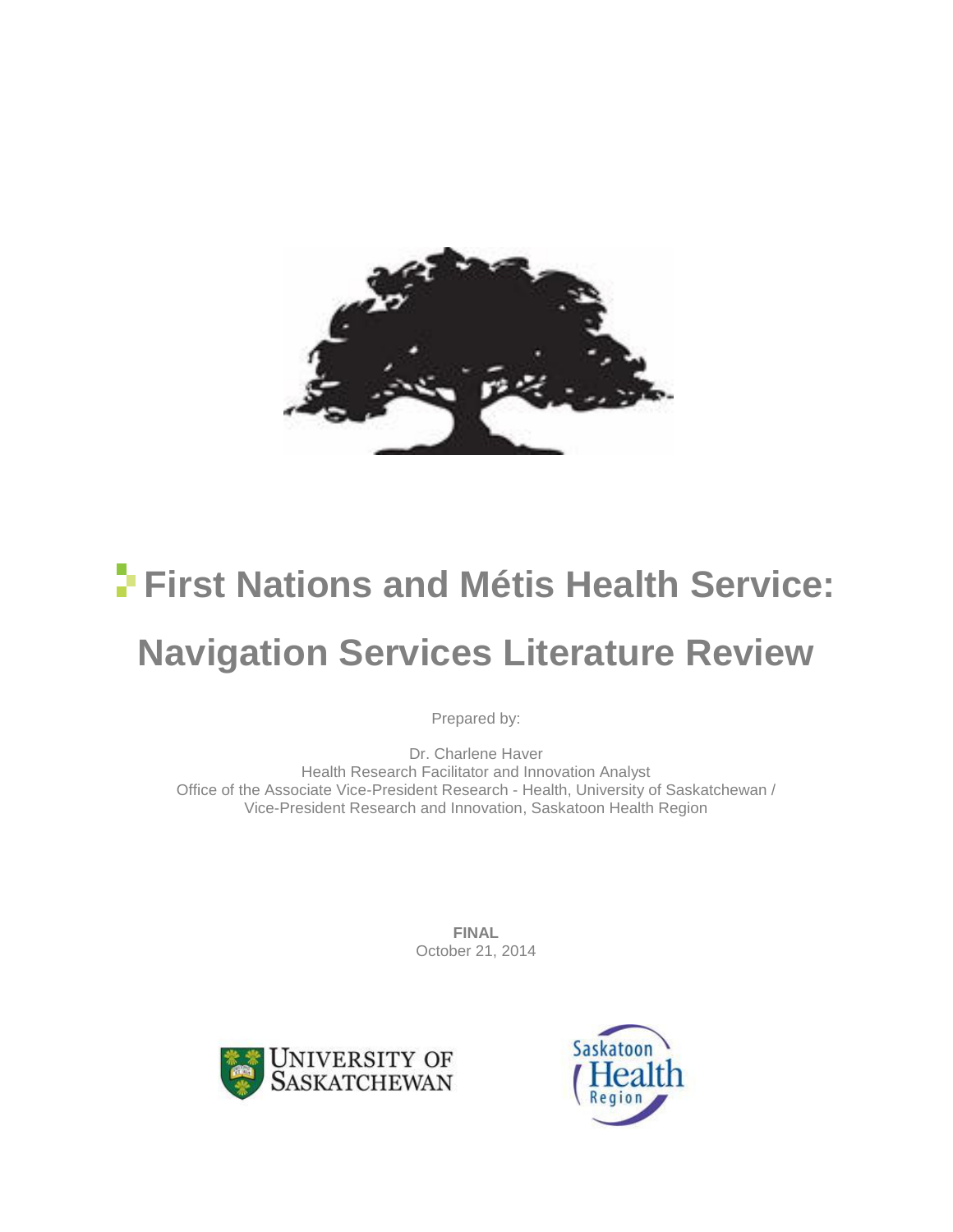

# **Introduction and Purpose**

First Nations and Métis people suffer from a variety of health disparities, including diabetes, shorter life expectancy, infant mortality, and other chronic diseases; these disparities are experienced at a higher rate compared to non-Aboriginal Canadians (Adelson, 2005; Baba, 2013; Reading, 2009). Healthcare providers are aiming to reduce the gap in health disparities by providing programs to help First Nations and Métis people. The Saskatoon Health Region (SHR) identified navigating the healthcare system as one area First Nations and Métis patients need assistance and therefore, created the *First Nations and Métis Health Service (FNMHS)* to reduce barriers for this population.

The FNMHS is a program which addresses health system issues for First Nations and Métis people by providing a navigation service when in the care of the SHR. The program targets First Nations and Métis people admitted to the SHR and provides patients the opportunity to have more culturally appropriate care. Upon request from Gabe Lafond, Director of the FNMHS, the Office of the Vice-President Research and Innovation staff conducted a literature review to determine if there were similar programs to the FNMHS being offered and if these programs showed improved outcomes for the populations being served. The following literature review examines the evidence on programs that address health system navigation barriers for the First Nations and Métis population.

## **Background**

#### **The First Nations and Métis Health Service (FNMHS)**

The goal of the FNMHS is to provide an integrated and culturally respectful approach to better serve First Nations and Métis people receiving treatment or services from the SHR. The program seeks to meet First Nations and Métis patient's complex care needs in a safe, caring, and respectful manner. The FNMHS works with First Nations and Métis patients living in urban and rural areas, as well as patients living on reserve in Saskatchewan.

It is important to note that First Nations and Métis people are the populations that the FNMHS largely serves. For clarity, the term Aboriginal refers to First Nations, Métis and Inuit populations in Canada, whereas the terms Indigenous or Native American refers to populations in the United States.

#### *Services Provided*

The FNMHS provides the following services:

- 1. Cultural Support: The service provides support in a culturally appropriate manner and offers links to traditional services, such as cultural ceremonies.
- 2. Interpretation: Language interpretation and translation is provided in Dené, as well as translation in conversational Cree for patients. FNMHS staff provide support through admission, medical procedures, recovery, and transfer of care.
- 3. Facilitation of Health Services: FNMHS assists patients and families to navigate issues that create barriers to accessing appropriate health services.
	- For First Nations patients, the issues often include the Treaty Right to Health and the crossjurisdictional issues that may include discussions with Health Canada's Non-Insured Health Benefits (NIHB). The FNMHS works to ensure that patients have access to benefits under the NIHB Program, which can include transportation, accommodation, medical equipment, and meals.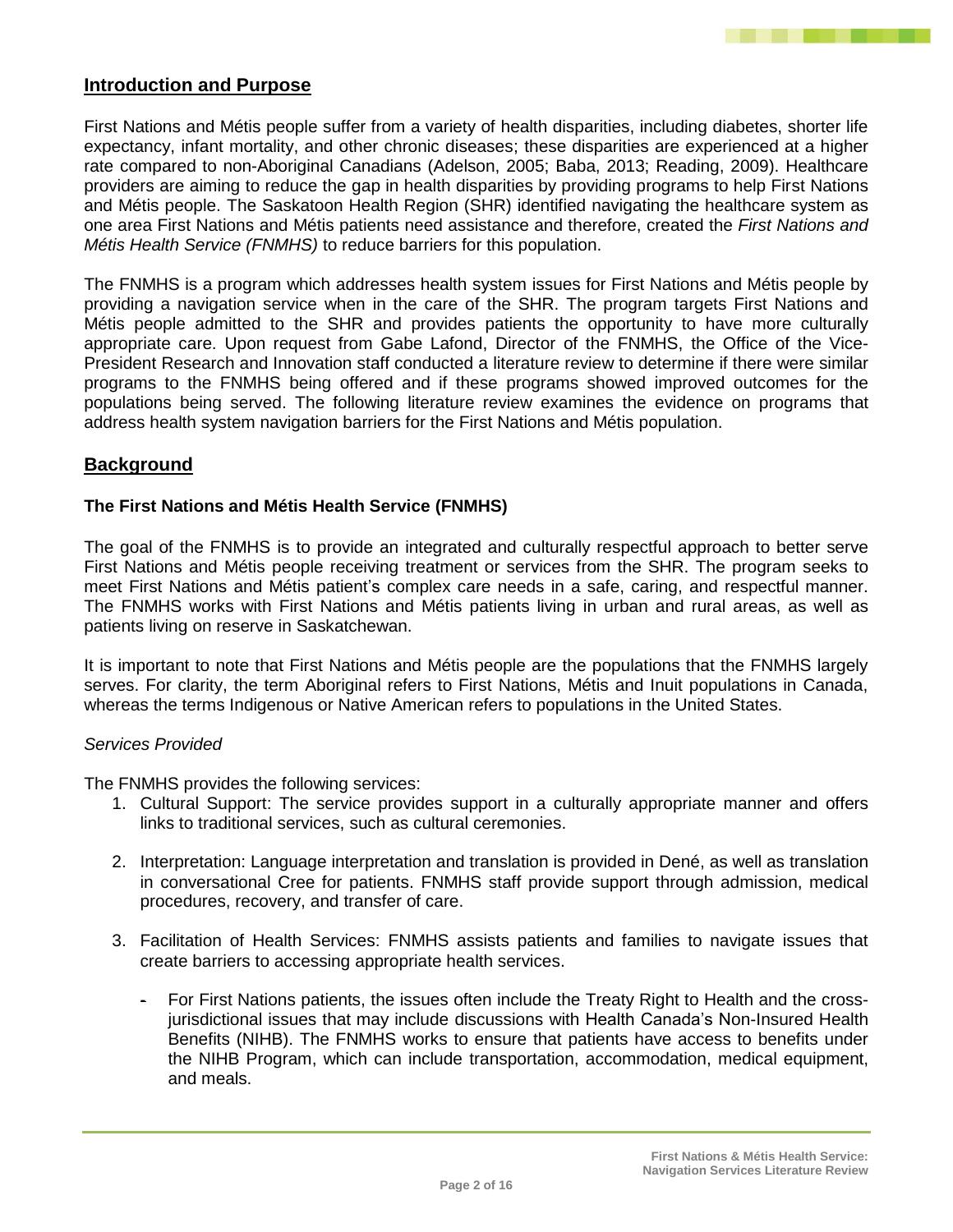- For Métis and Non-status individuals, the FNMHS will advocate and support access to appropriate services and funding for individuals not covered by other insurance plans. This may include contacting organizations such as, Social Services, Veterans Affairs, and other relevant community organizations.
- 4. Community Service Referrals: The FNMHS refers patients to community programs, such as the Saskatoon Food Bank, Saskatoon Tribal Council Urban Services, the Salvation Army, the Good Food Box, and the Friendship Inn.
- 5. Patient Advocacy: The FNMHS advocates on behalf of the patient; initiates collaboration and communication between staff and clients to promote staff cultural competency; provides a voice for marginalized patients; and addresses cross-cultural issues when they occur.

Health Educators are the main service providers in the FNMHS who meet with the patients while in hospital. Patients are referred to the program mainly through the identification of their name as First Nations or Métis via the Admission Census at St. Pauls' Hospital in Saskatoon, Saskatchewan. Patients may be referred to the service by doctors, nurses, social workers, or family members; or patients may access the program via walk-in at the main office in St. Paul's Hospital. Once a patient has been identified, a Health Educator will meet the patient, explain the service, and will determine if they can be of assistance.

Programs similar to the FNMHS exist in Canada, such as the Aboriginal Health Program in the Winnipeg Health Region. Yet, in the current literature search there was no published evidence to show outcomes of these Canadian programs. This may be due to a lack of formal program evaluations being conducted and published; and/or a lack of subsequent reporting in peer-reviewed journals. However, there is a growing body of literature on patient navigation.

## **Patient Navigation**

Patient navigation was first established in the 1990's by Dr. Harold Freeman (Freeman, Muth & Kerner, 1995). The program was introduced in Harlem, New York to address barriers for low income African American women with cancer. Barriers to care included limited resources (i.e. no health insurance); communication and information obstacles; medical system issues (i.e. missed appointments); as well as fear, distrust and emotional challenges (Freeman, 2013). The barriers that initiated patient navigation in Harlem, New York correspond with the health system barriers that the First Nations and Métis population in Canada often face today.

## *Principles of Patient Navigation*

Freeman, the founder of patient navigation developed nine principles of navigation (see Freeman, 2013):

- 1. Patient navigation is a patient centered healthcare service delivery model, which focuses on promoting timely movement of an individual patient through complex healthcare systems.
- 2. The purpose of patient navigation is to eliminate barriers to timely care across all phases of the healthcare experience.
- 3. Patient navigation may serve to integrate a fragmented healthcare system for individual patients.
- 4. Patient navigation should be defined with a clear scope of practice that distinguishes the navigator role from other support workers.
- 5. Patient navigation services should be cost-effective and should correspond with the training and skills necessary to navigate a patient through a specific phase of the care continuum.
- 6. The navigators should possess the necessary skills at each phase of navigation.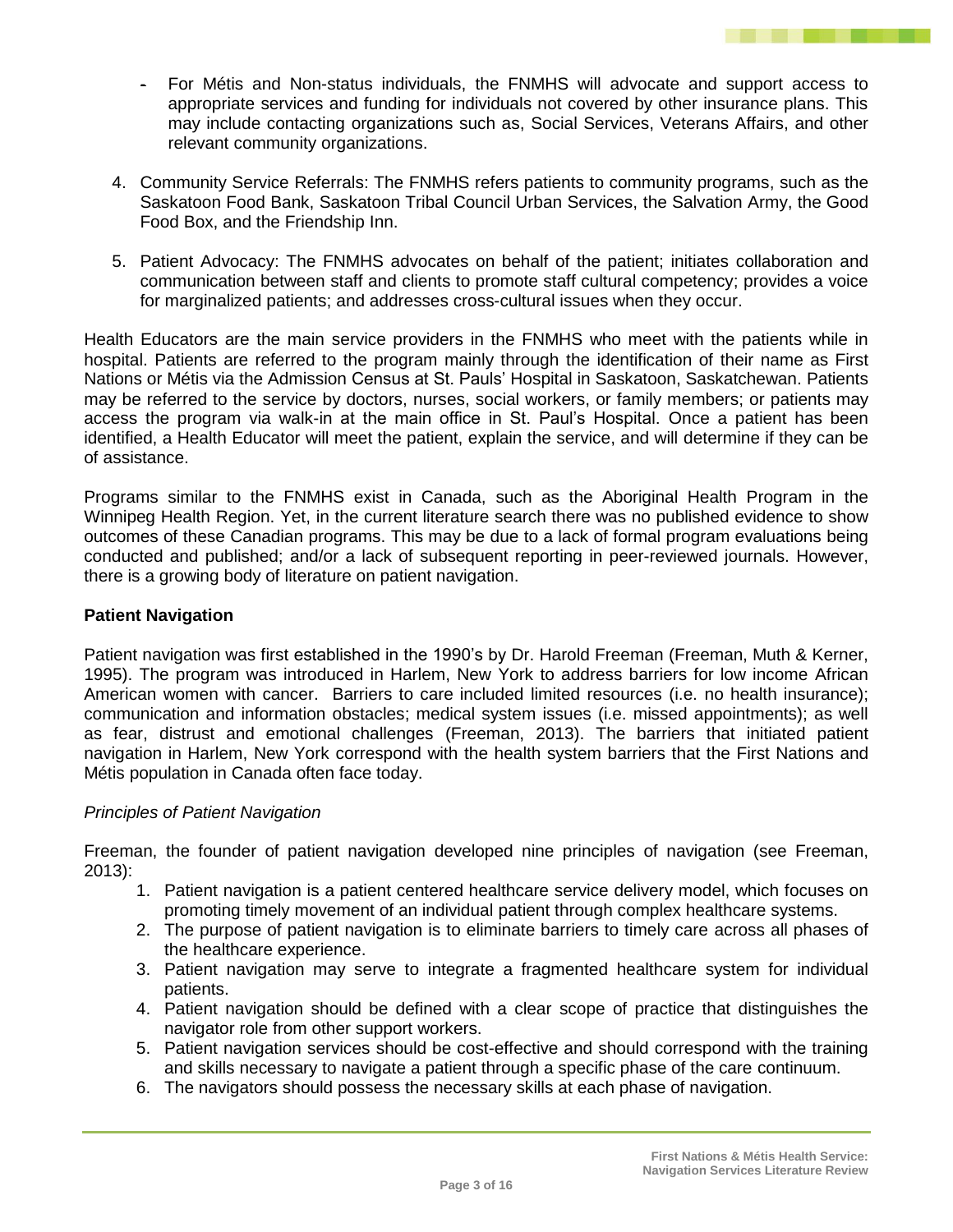

- 7. In a given healthcare system, there should be a point where the navigation begins and ends.
- 8. Patient navigation can serve as a process that connects disconnected healthcare systems.
- 9. Patient navigation systems require coordination, which may best be carried out by assigning a navigator coordinator. The navigator coordinator would be responsible for overseeing all phases of navigation within a healthcare system.

#### *Roles of the Patient Navigator*

The duties of a patient navigator depend on the local need and typically include transportation; education; arranging clinical appointments; facilitation of medical insurance; emotional and social support; and assistance with language and cultural barriers (Dohan & Schrag, 2005). Navigators tend to be members of the community they serve and may be ethnically trained in the target population (Fischer, Sauaia & Kutner, 2007). The role of patient navigators is commonly reactive, as they troubleshoot patients' problems as they arise (Dohan & Schrag, 2005). The barriers that navigators address are often not known in advance, but arise upon interactions with patients (Dohan & Schrag, 2005).

Depending on the structure of the healthcare team, there may be overlap between patient navigators and other health professionals. Dohan and Schrag (2005) developed a figure to differentiate the role of patient navigators compared to other support workers, specifically in cancer care. Figure 1 demonstrates how the roles of other support workers may overlap with the roles of patient navigators.



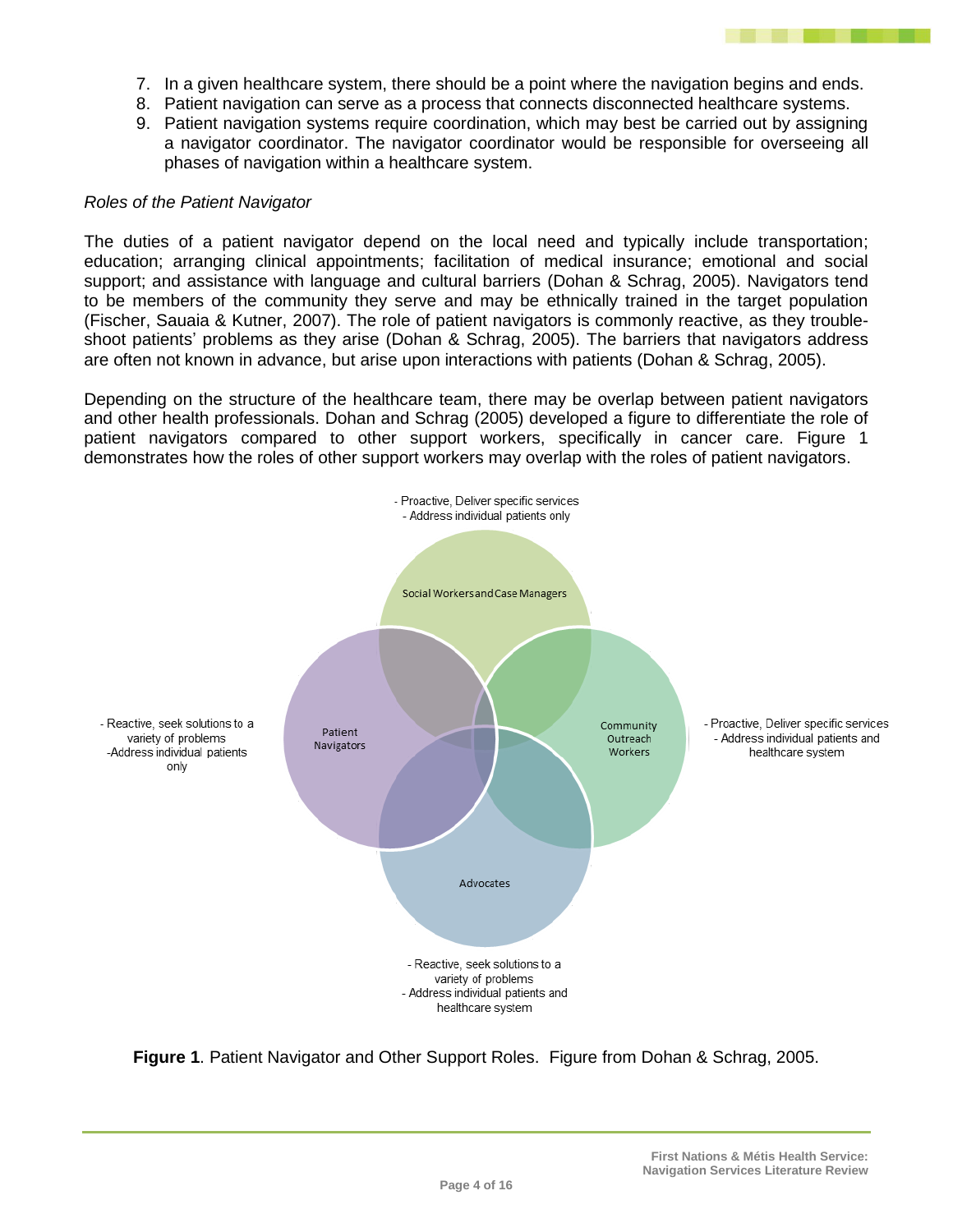As demonstrated previously, the services that patient navigators provide are comparable to the services that the FNMHS provide. Patient Navigators may be considered similar to the Health Educators in the FNMHS. The principles and roles of patient navigation align with the FNMHS; therefore, allowing comparisons to be made. The following literature review will examine the outcomes of patient navigation in the general population, and will specifically investigate patient navigation in First Nations and Métis populations.

# **The Evidence**

## **Patient Navigation in the General Population**

Patient navigation in the general population has been shown to have positive outcomes (Paskett, Harrop & Wells, 2011; Wells et al., 2008) and improve patient and staff satisfaction (Campbell et al., 2010). Wells et al. (2008) published a literature review of 45 articles on patient navigation programs for cancer care in the United States and Canada. The review showed that patient navigation improved cancer screening rates for three types of cancer, with improvements ranging from 11 to 17 percent. There were improvements in the adherence to follow-up visits ranging from 21 to 29 percent and improvements in the timeliness of resolving screening abnormalities for patients screened for breast, cervical, colorectal, and prostate cancer (Wells et al., 2008).

In 2011, an update of the Wells et al. (2008) paper was published (Paskett et al., 2011). Since the 2008 review was conducted, there was a considerable amount of new literature on cancer patient navigation released (Paskett et al., 2011). The updated literature review found 33 new articles that met the inclusion criteria.

Of the two literature reviews on patient navigation (Paskett et al., 2011; Wells et al., 2008), the findings highlighted four main themes. The first theme was that patient navigation programs and the backgrounds of the patient navigators are diverse; and are relevant to the local need. Paskett et al. (2011) stated that there is not one type of patient navigator program that fits all medical settings or systems. The second theme was that patient navigation was provided to both underserved patients, as well as patients from the general population. Third, patient navigation was typically goal-oriented with a focus on reducing barriers to achieve a specific healthcare goal. Finally, individual patients may benefit from patient navigation services; however, the most prominent evidence shows the impact of patient navigation through cancer screening interventions.

A study by Campbell et al. (2010) investigated whether patient navigation in cancer care improved patient and staff satisfaction. Two surveys were developed; one for patients and one for staff. Patients who received navigation services were significantly more satisfied with their overall care compared to patients who did not receive navigation services; specifically they were more satisfied with the resources that were available to them, the timeliness of the information they received, and the assistance they received with financial issues (Campbell et al., 2010). For the staff, 85 percent indicated that patient navigation decreased barriers to care for their patients and 80 percent indicated they were satisfied with the impact patient navigation made on their patients who received the services (Campbell et al., 2010). This study included all diagnostic, treatment, socioeconomic, and ethnic groups; therefore suggesting that patient navigation may be beneficial for all patients, regardless of their health status, socioeconomic status, or ethnic origin.

It has been shown that patient navigation for cancer patients in the general population has positive outcomes (Paskett et al., 2011; Wells et al., 2008) and improves patient and staff satisfaction (Campbell et al., 2010). Although patient navigation literature has been focused on cancer patients,

<u>ta kata ing Pangalan sa kabang sa</u>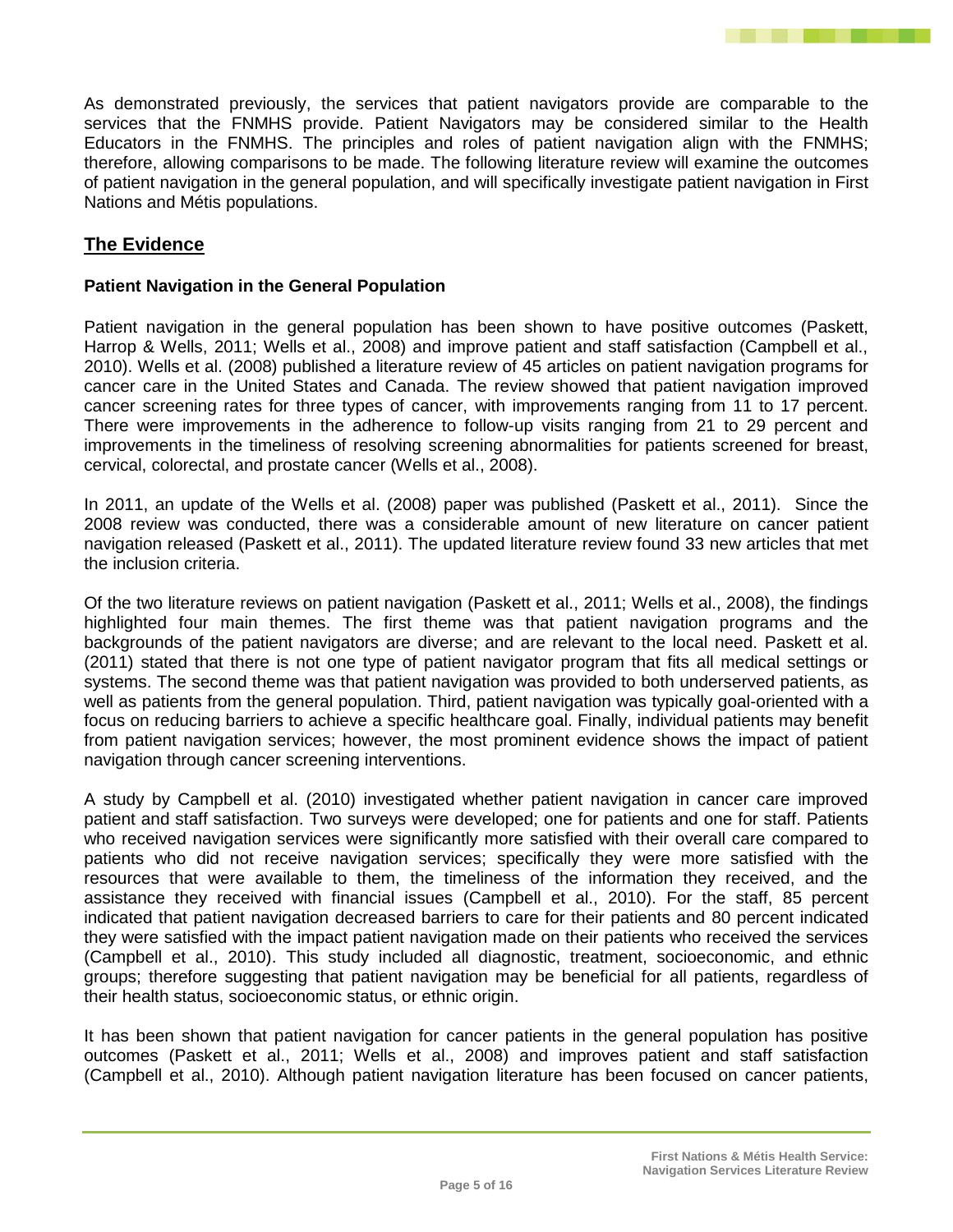more recent literature has targeted populations at a high risk of receiving inadequate cancer services; for example, for cultural reasons or social and economic disparities (Paskett et al., 2011). These populations include underserved urban patient populations, underserved rural populations, and the Native American population (Paskett et al., 2011). The remainder of the literature review is focused on patient navigation in Aboriginal and Indigenous populations.

# **Patient Navigation in Aboriginal and Indigenous Populations**

Of the literature reviewed, there were no programs targeting the First Nations and Métis population in Canada. The evidence that was obtained was conducted in the United States on Native American cancer patients. In 2012, two literature reviews were published that examined patient navigation in Indigenous populations with cancer (Eschiti et al., 2012; Whop et al., 2012). The articles in the literature reviews focused on the background and descriptions of programs, along with their intermediate outcomes, such as adherence to cancer screening. Eschiti et al. (2012) noted that few outcome measures have been examined, indicating a need to investigate the impact of programs. There is currently no consensus on a definition for patient navigation (Dohan & Schrag, 2005; Fischer et al., 2007), making it even more difficult to evaluate the outcomes of navigation. After reviewing the outcomes of the studies published in the two literature reviews, there is evidence to suggest that patient navigation in Indigenous populations with cancer resulted in less treatment delays (Guadagnolo et al., 2011a; Petereit et al., 2008), increased enrolment in clinical trials (Guadagnolo et al., 2011a), and improved adherence to breast cancer screening (Dignan et al., 2005).

A main theme highlighted in the literature reviews by Eschiti et al. (2012) and Whop et al. (2012) was the importance of cultural competency in patient navigation programs for Indigenous people. Eschiti et al. (2012) stated that the key for successful navigation is cultural competency and recognized that it has been a successful strategy to combine both community and culturally sensitive care into patient navigation programs. Whop et al. (2012) reported that building trust across patient navigators and the community was imperative. This enabled patients to trust the patient navigator and in turn, allowed for openness in discussing their concerns (Whop et al., 2012). Furthermore, Whop et al. (2012) reported the important features for patient navigators to possess; including an Indigenous background, culturally relevant education materials, and use of the local language.

From the two literature reviews on patient navigation in Indigenous populations (Eschiti et al., 2012; Whop et al., 2012) and from a thorough search of peer-reviewed articles, three main patient navigation programs were identified: the Walking Forward Program, the Northwest Tribal Cancer Navigation Program, and the Native Sisters Program. Multiple studies have been published on different aspects of each program, including their backgrounds and outcomes (Burhansstipanov et al., 1998; Dignan et al., 2005; Guadagnolo et al., 2011a; Guadagnolo et al., 2011b; Molloy et al., 2007; Northwest Tribal Cancer Navigation Program, 2012; Petereit et al., 2008). The following section will discuss the relevant articles in each of the three programs, including their activities and outcomes.

## **The Walking Forward Program**

## *Background on the Walking Forward Program*

The Walking Forward Program was developed to increase cancer survival rates among Native Americans in Western South Dakota and the Northern Plains (Molloy et al., 2007). This area has some of the largest reservation-based Native American communities in the United States and has some of the poorest census tracts (Guadagnolo et al., 2011). Nearly half of the residents live below the poverty level (Guadagnolo et al., 2011b; US Census Bureau, 2000) and the unemployment rate is approximately 80 percent on some reservations (US Census Bureau, 2000).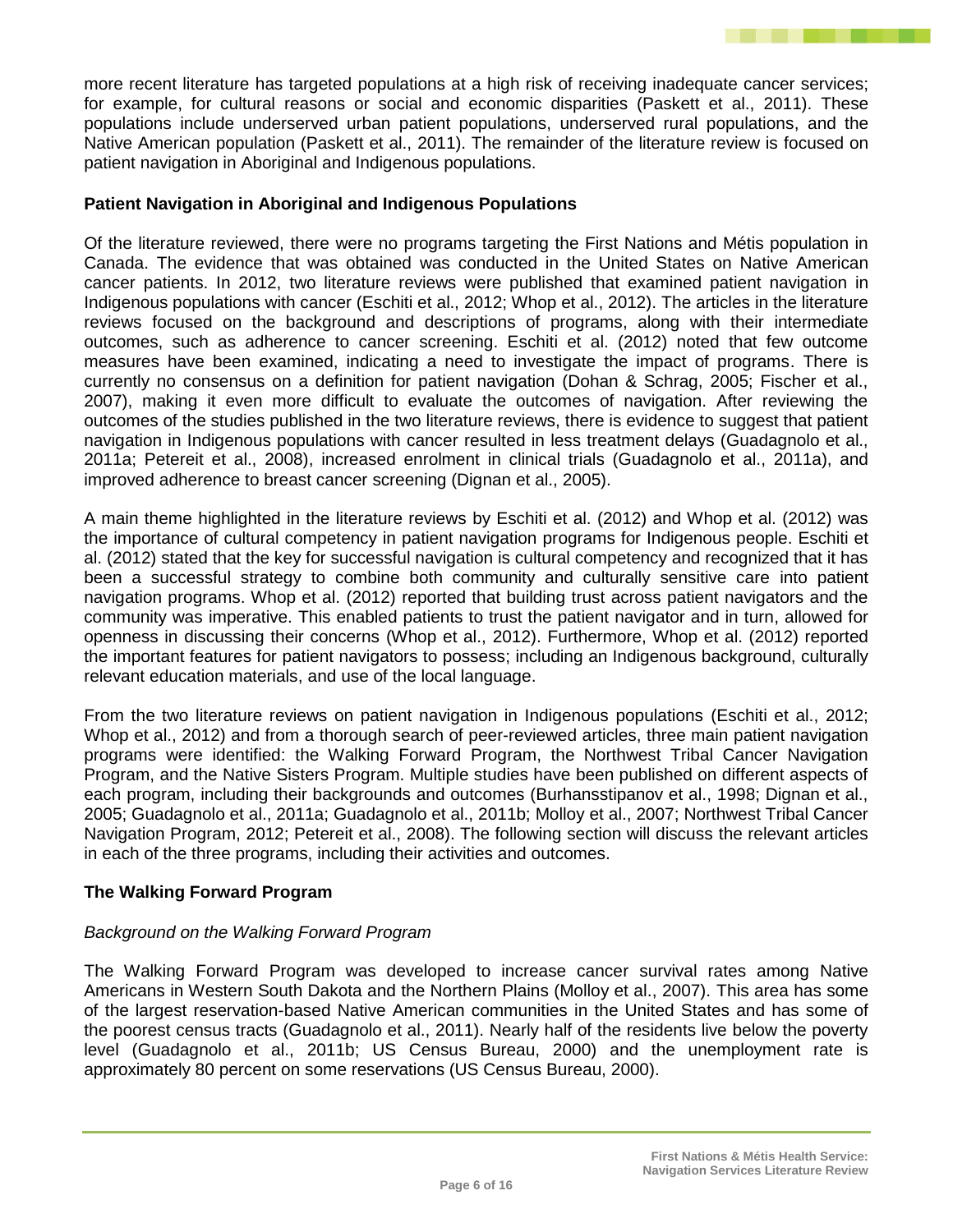The goal of the Walking Forward Program was to identify barriers to care and to develop a sound methodology to overcome these barriers for Native American cancer patients (Molloy et al., 2007). Primary functions of the patient navigators staffed in the program included:

- 1. Addressing healthcare issues;
- 2. Developing relationships and collaborating with care providers;
- 3. Tracking interventions and outcomes;
- 4. Advocating for pain control, treatment needs, and side-effect management;
- 5. Handling end-of-life issues; and
- 6. Ensuring durable medical equipment (Molloy et al., 2007).

The patient navigators also provided crisis management throughout the continuum of care (Molloy et al., 2007). Day-to-day activities included coordinating appointments; managing insurance issues; facilitating transportation and accommodations; and communicating with patients, families, care providers, and other service agencies (Guadagnolo et al., 2011a; Molloy et al., 2007).

#### *Walking Forward Program Findings*

The Walking Forward Program has decreased the number of treatment delays for Native American cancer patients (Guadagnolo et al., 2011a; Petereit et al., 2008), improved patient satisfaction with healthcare (Guadagnolo et al. 2011b), and carefully incorporated cultural competency in the program for the population being served (Molloy et al., 2007). An early study evaluating the effectiveness of the Walking Forward program showed that Native Americans who received navigation services during cancer treatment had on average three fewer days of treatment interruptions compared to Native Americans who did not receive patient navigation (Petereit et al., 2008). Having fewer treatment interruptions was considered an important finding, as it may lead to higher cure rates for some types of tumors (Petereit et al., 2008).

The sample size of the early study by Petereit et al. (2008) was 116 patients and the average number of interactions between patients and patient navigators was 15 (range 1 to 95) during cancer treatments. Interactions were defined as either person-to-person contact or telephone contact. After treatment, the average number of interactions between patients and patient navigators was 4 (range 1 to 26) (Petereit et al., 2008).

A more recent study conducted on the Walking Forward program also showed that patient navigation was associated with fewer treatment interruptions (Guadagnolo et al., 2011a). The study included 332 navigated Native American cancer patients and 70 non-navigated Native American cancer patients. Results showed the average number of days of treatment delay in the navigated patients was 1.7 compared to 4.9 days in the non-navigated group (Guadagnolo et al., 2011a).

Of the patients included in the study by Guadagnolo et al. (2011a), 49 percent resided on a reservation over 160 kilometers from the cancer treatment centre. The median distance patients lived from the cancer centre was 195 kilometers, with road conditions often reported as poor. Very few patients did not speak English (2 percent); however, 36 percent of patients spoke the local Lakota language (Guadagnolo et al., 2011a).

Thirty-seven percent of patients in the Walking Forward Program sought navigation services through self-referral or by someone outside the program staff, 36 percent were referred through a patient navigation staff member, and 27 percent were referred by their treatment physician or oncology nurse (Guadagnolo et al. 2011a). The median time of the initial contact between the patient navigator and a patient was 40 minutes and the median time the navigator spent on subsequent contacts was 15 minutes. The median number of navigator contacts per patient was 12 (range 1-119 contacts) (Guadagnolo et al. 2011a).

The Company of the Company of the Company of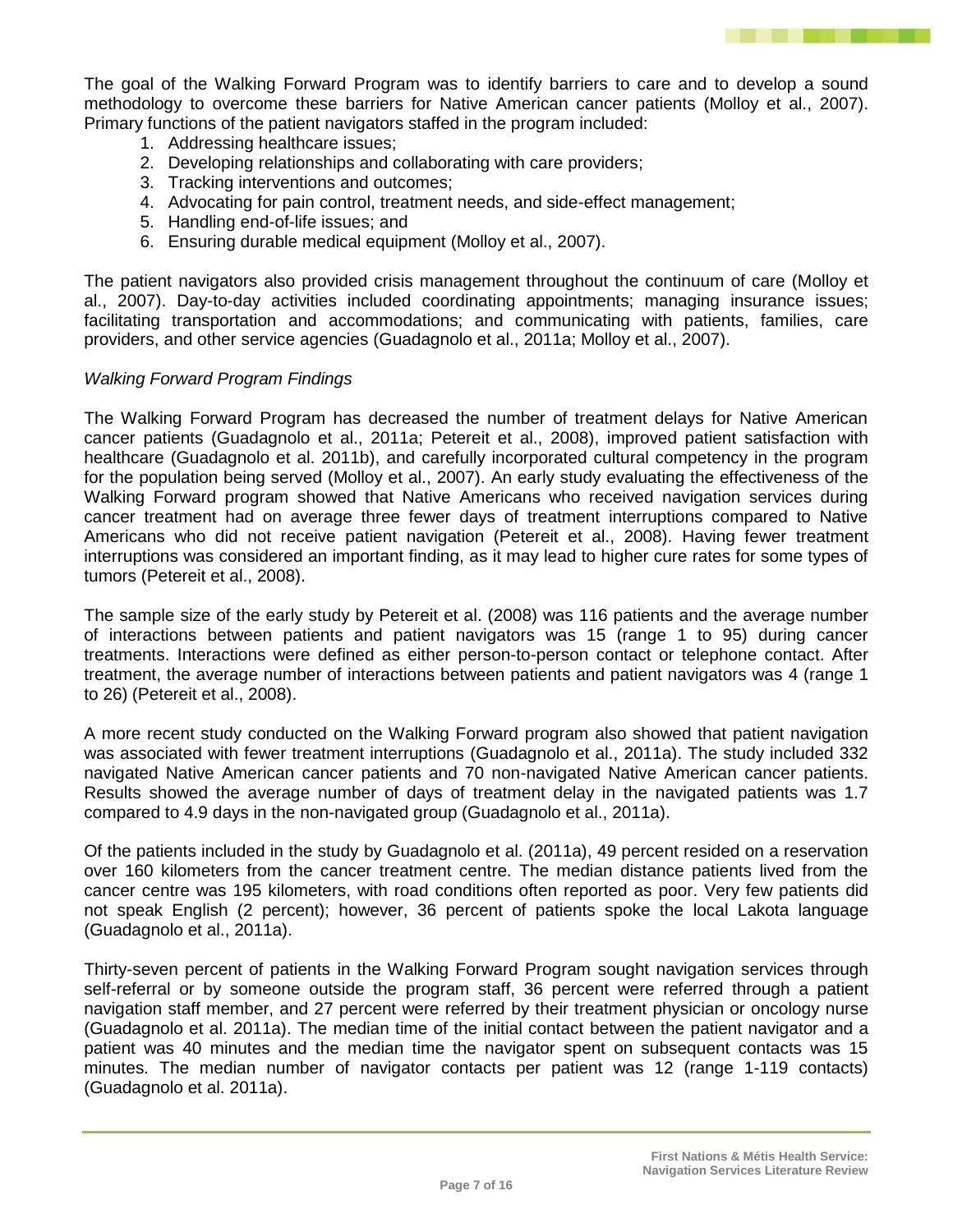

Guadagnolo et al. (2011a) tracked the reasons for referral to the patient navigation program. See Figure 2 below for referral reasons.





Guadagnolo et al. (2011a) also noted the reasons for accessing patient navigation services for subsequent visits through the first five contacts with a patient navigator. The data showed that the number of patients accessing patient navigation for care coordination decreased after the first visit; however, requests for financial assistance and psychosocial support increased after the first visit (Guadagnolo et al., 2011a).

Guadagnolo et al. (2011b) conducted a study on the Walking Forward Program to examine whether patient navigation influenced patients' satisfaction with their healthcare. The study administered pre and post surveys toa Native American cancer patients. Data was collected using an instrument developed from a literature review and focus groups with the Native American community, cancer patients, and the program staff. All surveys were administered through face-to-face interviews by culturally competent staff.

Guadagnolo et al. (2011b) showed that patients' satisfaction with their healthcare was significantly improved after patient navigation, compared to their perceived scores before navigation. Patient navigation significantly improved patient satisfaction on the following items: the overall care they received at the hospital/clinic; the dignity and respect shown from healthcare providers; understanding their cancer treatment; being listened to by the doctor/nurse; and the availability of the doctor/nurse to answer questions about cancer. In addition to studying patient satisfaction with patient navigation, Guadagnolo et al. (2011b) also investigated the levels of medical mistrust among Native American patients undergoing treatment in the Walking Forward Program. The importance of trust and cultural competency in the Walking Forward Program is discussed in the next section.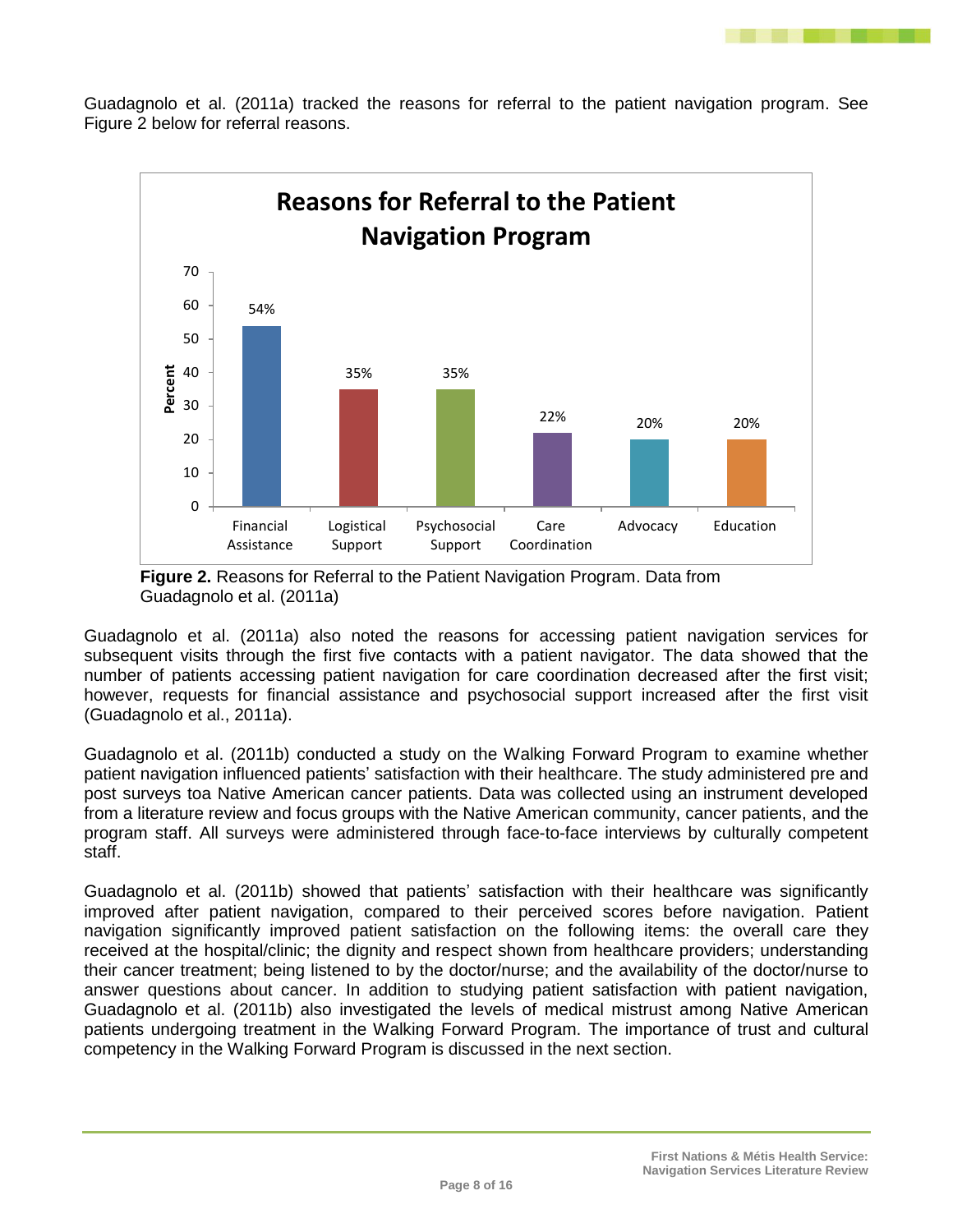

#### *Cultural Competency and Trust in the Walking Forward Program*

A large component of the Walking Forward Program was cultural competency. A widely accepted definition of cultural competency was not found in the literature review; however, Jirwe et al. (2006) described four common components of a culturally competent program; including: an awareness of diversity among people; an ability to care for individuals; a non-judgmental openness for all individuals; and enhancing cultural competency as a long-term continuous process (Jirwe et al., 2006). An article by Molloy et al. (2007) describes the importance of cultural competency in carrying out culturally meaningful interventions. Molloy et al. (2007) stated that awareness and validation of the historical trauma that the Native American population faced was critical in interactions with patients and families to gain trust and establish a shared view. Negative historical occurrences were still part of conversations within the Native American community, which was the cause of trust issues between patients, families and healthcare providers (Molloy et al., 2007).

In the development of the Walking Forward Program, program staff recognized the importance of incorporating culturally appropriate communications with the Native American patients. In collaborating with the community, the Lakota language and cultural norms were worked into the program (Molloy et al., 2007). For example, the program's name was changed from '*Enhancing Native American Participation in Radiation Therapy Trials'* to '*Walking Forward'*, which in Lakota translates to "walking forward in good health" (Molloy et al., 2007).

The Walking Forward Program used culturally competent strategies with each patient; culturally appropriate and respectful terminology; and conversational etiquette in interactions with patients (Molloy et al., 2007). Program staff allowed for quiet pauses in conversation, which indicated careful consideration to the Native American patients. Quiet pauses are not to be interpreted as inattention, misunderstanding, or mistrust; as could be the case in other cultures.

Program staff recognized the Lakota community did not always identify with authority figures or follow the recommendations of medical professionals (Molloy et al., 2007). Molloy et al. (2007) stated that many Native American patients preferred visiting a native healer and participating in traditional ceremonies before agreeing to participate in a proposed cancer treatment. However, this often led to delayed opportunities to participate in clinical trials for the patients (Molloy et al. 2007).

The Walking Forward Program also valued the importance of establishing authenticity and trust with Native American patients and families (Molloy et al., 2007). Petereit et al. (2008) stated that an establishment of trust with the patients and reservation communities was critical to the implementation of the program. The program offered a warm handshake upon arrival to the hospital and ensured a friendly environment (Molloy et al., 2007). Molloy et al. (2007) stated that pairing patient navigators with healthcare providers helped build trust across the healthcare team.

Guadagnolo et al. (2009) conducted a study on medical mistrust and healthcare satisfaction to determine if there were differences in attitudes between Native American and Caucasian patients. The study showed that Native American patients had significantly higher levels of medical mistrust and lower levels of satisfaction with healthcare compared to Caucasians. When further analyses were conducted, race was the only factor that significantly predicted higher mistrust and lower satisfaction with care (Guadagnolo et al. 2009).

Guadagnolo et al. (2011b) investigated if medical mistrust would change in Native American patients after they participated in the Walking Forward Program and had received patient navigation services. The study showed that there was no significant change in medical mistrust after receiving patient navigation services. Authors suggested that the history of colonization, its implications for Native American communities, and the persistent health disparities of the population played a much larger role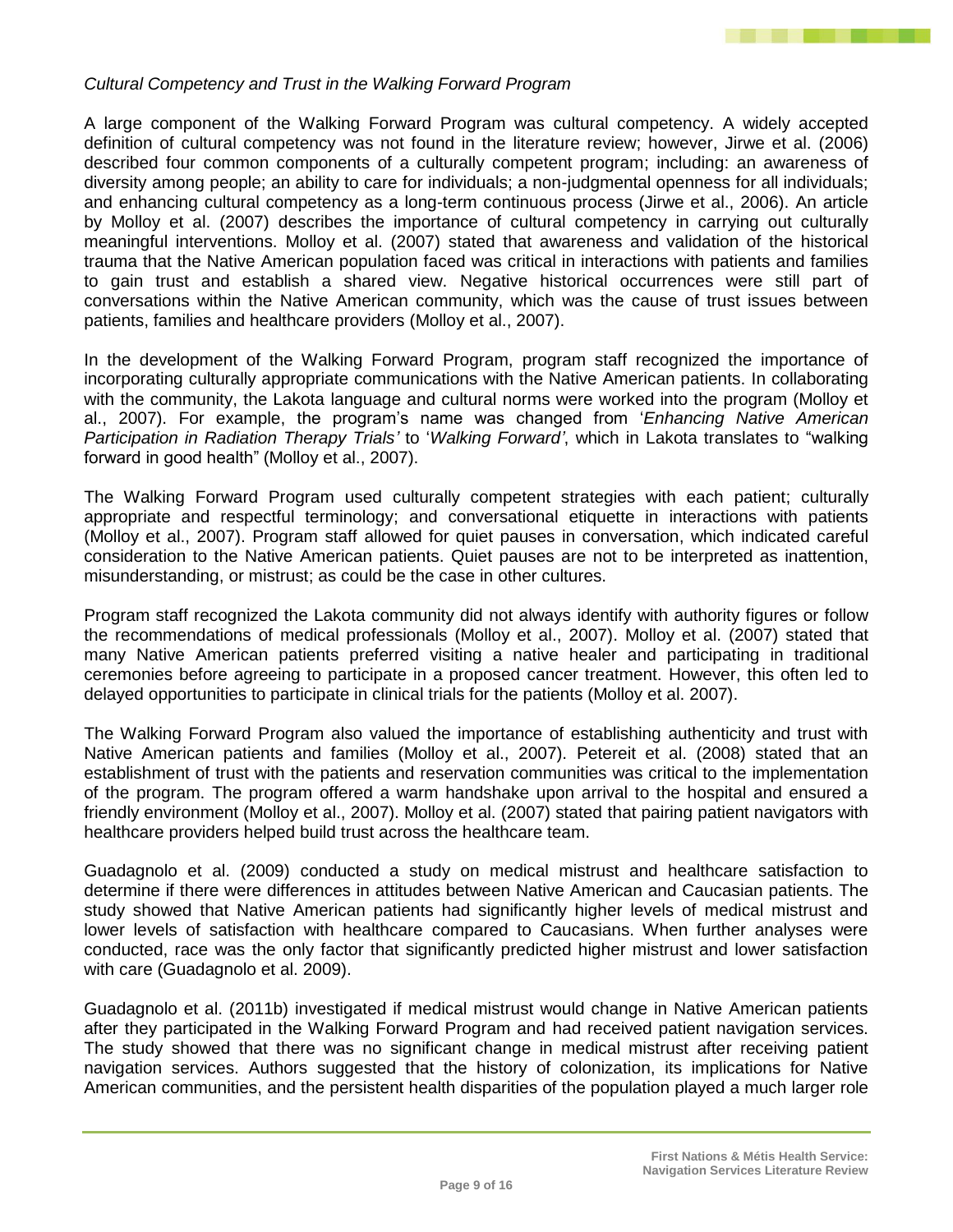than originally thought in determining trust with medical professionals (Guadagnolo et al., 2011b). It may be unrealistic to expect that the presence of patient navigators can help overcome the trust barrier for Native American patients during the course of cancer treatment (Guadagnolo et al., 2011b).

The Walking Forward Program has decreased the number of treatment delays for Native American cancer patients, improved their satisfaction with healthcare, and has carefully incorporated cultural competency in the program for the population being served. The Walking Forward Program has many elements that are similar to the FNMHS; however, the Walking Forward Program services are targeted to Native American cancer patients. There may be differences between patient navigation in First Nations and Métis people and Native American people, as well as differences in navigation for cancer compared to other medical diagnoses. More work needs to be done to determine if the benefits of patient navigation for Native American cancer patients is generalizable to First Nations and Métis Canadians with diverse medical conditions.

## **The Northwest Tribal Cancer Navigator Program**

## *Background on the Northwest Tribal Cancer Navigator Program*

The Northwest Tribal Cancer Navigator Program was established due to concerns that Native American and Alaska Natives experienced higher cancer morbidity and mortality rates due to limited access to care and inappropriate cancer services (Northwest Tribal Cancer Navigator Program, 2012). The program was created in a rural setting to serve Native American and Alaska Native communities. The purpose of the program was to help reduce barriers to cancer care, improve clinical outcomes, and improve quality of life by providing navigator services (Northwest Tribal Cancer Navigator Program, 2012).

Patient navigator duties encompassed a wide range of activities, which matched the needs of the patients seeking care. Daily activities included assisting patients and their families with psychosocial support, coordination of resources, translation services, facilitation of services, and education. Patient navigators also interacted with healthcare providers and worked with patients' home communities to form partnerships, networks, and provide information on the cancer services available (Northwest Tribal Cancer Navigator Program, 2012).

#### *Northwest Tribal Cancer Navigator Program Findings*

Evaluation of the Northwest Tribal Cancer Navigator Program revealed that Native American and Alaska Native patients were very satisfied with their cancer care. The program provided support and guidance to patients; and supported and raised awareness about cancer care in the community (Northwest Tribal Cancer Navigator Program, 2012). The program enrolled 151 patients between 2006 and 2010 in patient navigator clinics. There were an additional 1036 patients eligible for the program that were enrolled at comparison clinics, and therefore did not receive patient navigation. The Northwest Tribal Cancer Navigator Program (2012) stated that the high number of patients at comparison clinics reflected the larger size of the comparison clinics and the limited case loads of patient navigators.

The Northwest Tribal Cancer Navigator Program tracked the most common activities that the navigators performed. Forty-eight percent of all patient encounters involved a form of patient education, including clarifying a diagnosis or treatment plan, helping a patient weigh decisions about their care, and understanding side effects or how to take medications. Communication among various care providers (38 percent), charting for the clinic (37 percent), and listening/counseling (36 percent) were the next most common activities carried out by the patient navigators (Northwest Tribal Cancer Navigator Program, 2012).

The Company of the Company of the Company of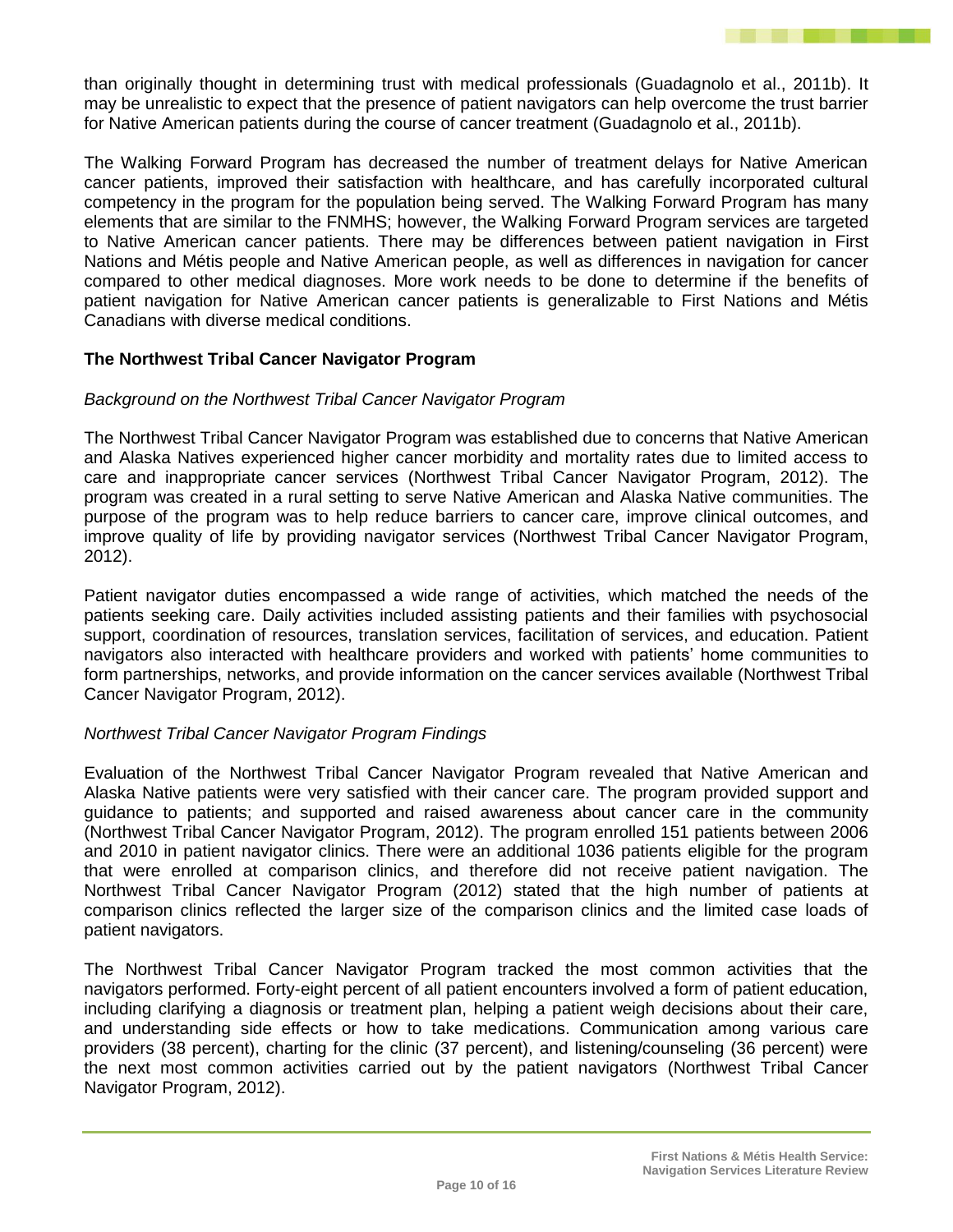When patients were asked which services they used the most, they reported the most common was assistance with referrals (74 percent), followed by assistance with transportation (58 percent), scheduling appointments (58 percent), assistance with communication (55 percent), and referrals to a support group or counseling (55 percent) (Northwest Tribal Cancer Navigator Program, 2012). See Figure 3 for the most common patient navigator activities as perceived by the navigated patients.



**Figure 3**. Patient Navigator Activities. Note: The data in this figure represents the perceived patient navigator activities by the navigated patients. Data is from the Northwest Tribal Cancer Navigation Program (2012).

Interestingly, the program showed the services that had the most impact on patients were not the most commonly used services (Northwest Tribal Cancer Navigator Program, 2012). The services that navigated patients reported had the most impact were assistance with paperwork/applications, housing, scheduling appointments, transportation, referrals, and finding more affordable care (Northwest Tribal Cancer Navigator Program, 2012).

Program participants were also asked about their satisfaction with the Northwest Tribal Cancer Navigation Program. Fifty-five percent of navigated patients rated their overall satisfaction with the program as 'excellent' and 30 percent rated their overall satisfaction as 'good' (Northwest Tribal Cancer Navigator Program, 2012). When asked if they would recommend the program, 78 percent said they would definitely recommend the navigator program to a family member or friend who became ill (Northwest Tribal Cancer Navigator Program, 2012).

The program staff conducted qualitative interviews with navigated patients and reported that Native American patients perceived the navigator program as a service that provided support and guidance through their cancer journey (Northwest Tribal Cancer Navigator Program, 2012). Supports included understanding their cultural beliefs; helping them make decisions about their healthcare; delivering information and resources; communicating with care providers; providing a sympathetic ear; assisting with financial issues; scheduling/attending appointments; and referring to other programs for support (Northwest Tribal Cancer Navigator Program, 2012). When program participants were asked which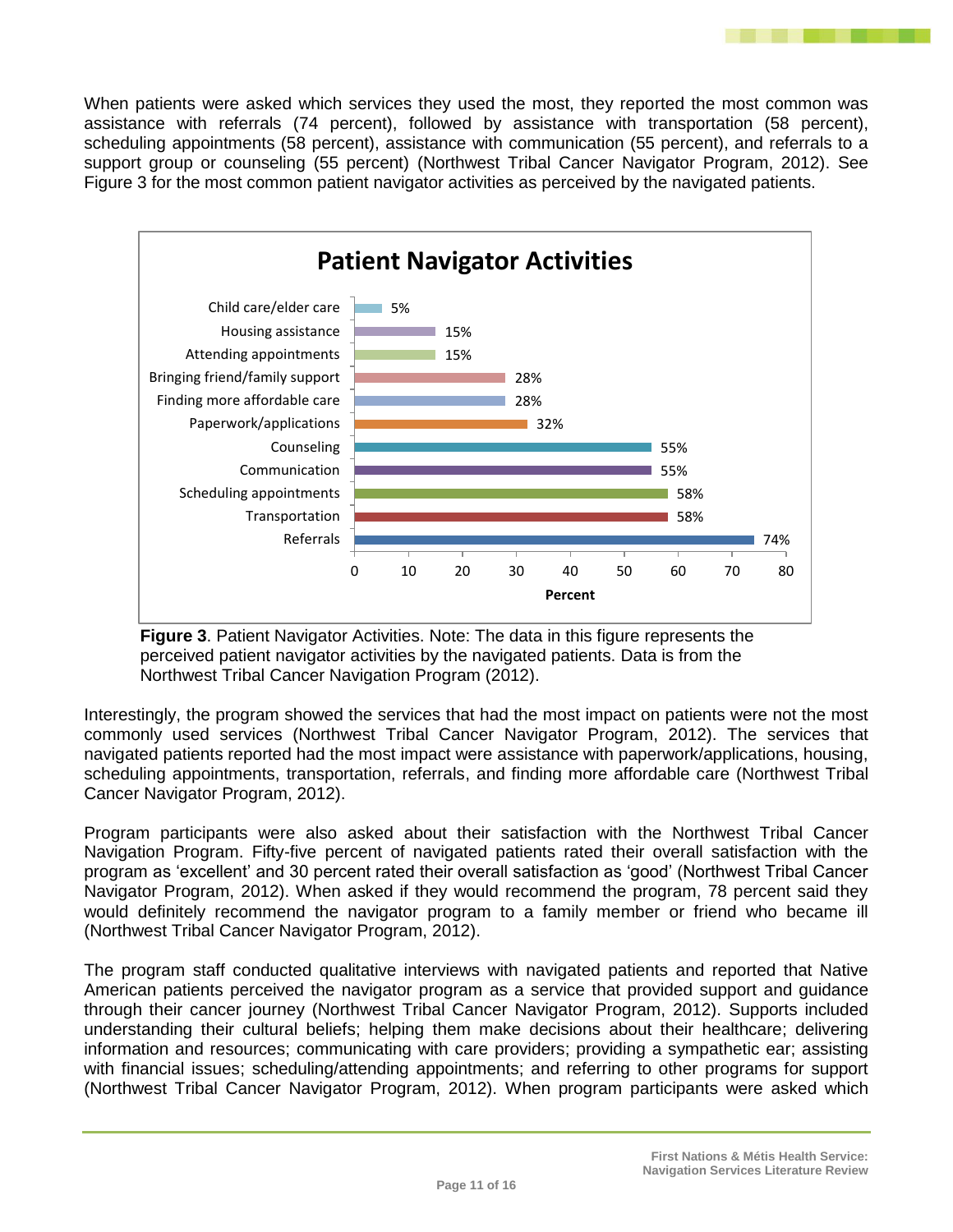

traits patient navigators should have, they responded that the ideal patient navigator should have knowledge of, and provide the following:

- 1. Cultural Awareness: Understand spiritual practices, cultural beliefs and traditions;
- 2. Information and Resources: Provide information about healthcare issues, answer questions, and be knowledgeable about new treatments and alternatives;
- 3. Communication and Decision Making: Communicate with healthcare providers and with patients using lay terminology and language that is easily understood;
- 4. Emotional Support: Listen to patients and be a shoulder to lean on;
- 5. Financial Support: Provide referrals for financial assistance, help with paperwork, connect with insurance companies, and assist with financial supports from tribes, such as with gas vouchers or housing; and
- 6. Other Support: Help schedule appointments, make home visits, and provide referrals to other services (Northwest Tribal Cancer Navigator Program, 2012).

The Northwest Tribal Cancer Navigator Program has supported and improved communication about cancer with the Native American and Alaska Native community (Northwest Tribal Cancer Navigator Program, 2012). The program improved access to care, brought support to the communities, raised awareness about cancer prevention, and built partnerships with other community groups to assist with financial distress, transportation costs, and other participant needs (Northwest Tribal Cancer Navigator Program, 2012). Navigators became fixtures in their communities, conducting presentations and coordinating events, which in turn led to documented increases in cancer screening (Northwest Tribal Cancer Navigator Program, 2012).

A review of the Northwest Tribal Cancer Navigator Program revealed that Native American and Alaska Native patients were very satisfied with their cancer care. The program provided support and guidance to patients; and supported and raised awareness about cancer care in the community. This program was of benefit to both the communities and patients. The Northwest Tribal Cancer Navigator Program has aspects similar to the FNMHS; however, caution should be taken in generalizing these findings since the population being studied was Native American and Alaska Native cancer patients.

#### **The Native Sisters Program**

The final program found in the literature review was the Native Sisters Program. This program focused on recruiting Native American women to mammography screening to maximize the potential for early diagnosis of breast cancer (Whop et al., 2012). The program employed patient navigators, termed Native Sisters, who identified and recruited Native American women for breast cancer screening. The Native Sisters also attended screening appointments, provided assistance and support to the patient and family, and helped families navigate their way through the healthcare system, if diagnosed with cancer.

The program used two different types of navigation, face-to-face and telephone navigation; and compared breast cancer screening rates with a control group. Dignan et al. (2005) showed that adherence to breast screening guidelines over a 1 year period increased by 12 percent in the telephone navigated group, increased by 11 percent in the face-to-face group, with no change in the control group (-2 percent). Although this program showed improved breast cancer screening rates, it suffered major limitations, including a 29 percent loss to follow-up (Whop et al., 2012).

Although the Native Sisters Program is a navigation service targeted for Native American patients, it was focused on women with breast cancer, with the goal of maximizing early diagnosis. The published literature on the Native Sisters Program was limited. Where there was evidence, it was not applicable to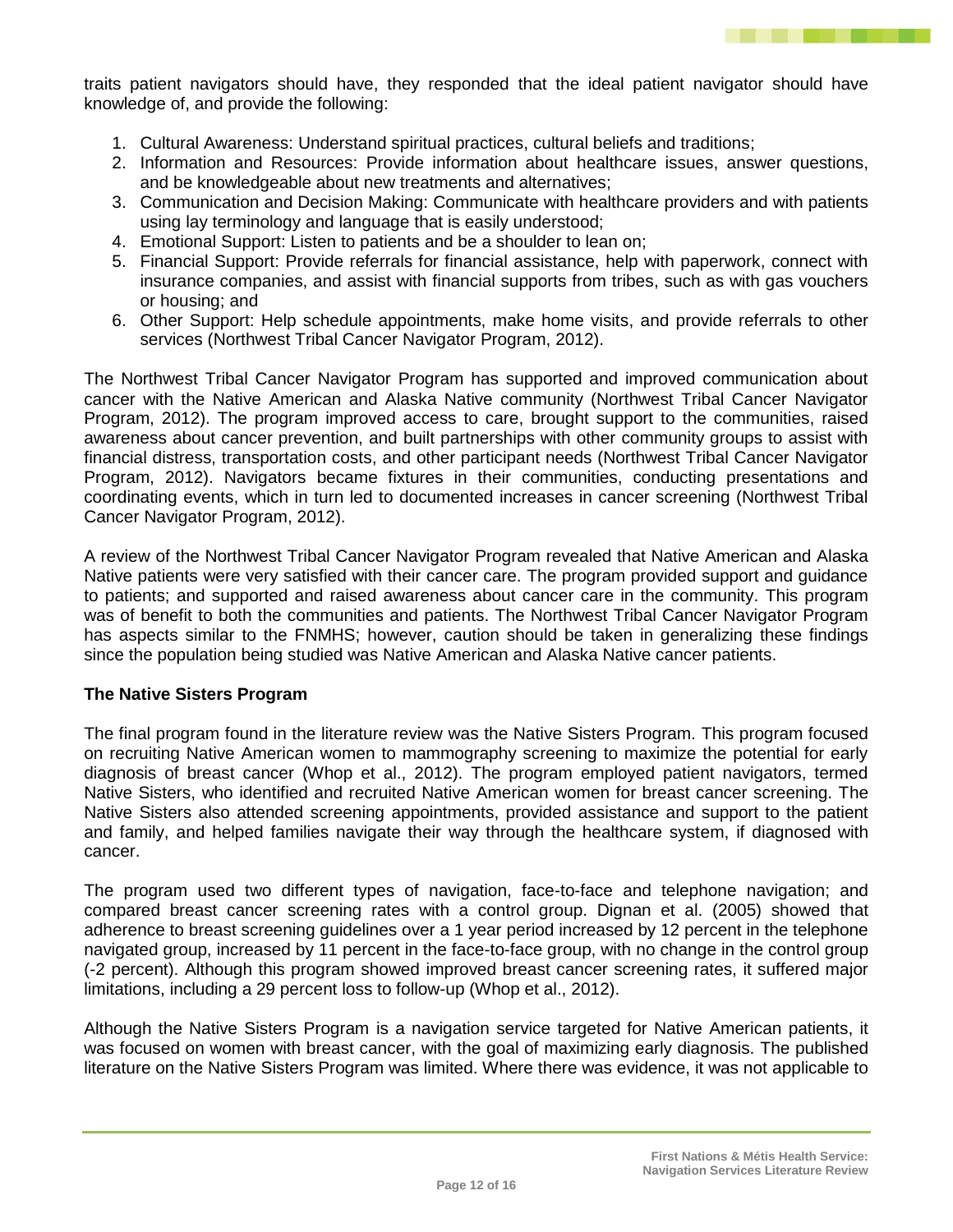

the FNMHS. The target population and the goals of the program do not align with the goals of the FNMHS; therefore due to limited relevance, this program is not discussed further.

# **Conclusion**

Of the evidence examined, there was a large gap in the literature for programs similar to the FNMHS. Therefore, the review focused on patient navigation literature, which allowed some comparisons between programs to be made. However, the published literature focused solely on cancer patients in the United States, did not investigate any First Nations or Métis populations in Canada, and did not report on programming for patients with other medical diagnoses.

Of the literature that was reviewed, three patient navigation programs were identified: the Walking Forward Program, the Northwest Tribal Cancer Navigator Program, and the Native Sisters Program. There is evidence to suggest that the outcomes of patient navigation in Indigenous populations with cancer result in less treatment delays, lead to improvements in adherence to breast cancer screening, and support and raise awareness about cancer care in the community. Furthermore, the programs showed improved patient satisfaction and highlighted the importance of cultural competency.

There is much more work that needs to be done to further advance the literature in this area. There is a strong need for published evidence from programs in Canada (relevant to the First Nations and Métis population), a need for published evidence on the outcomes of healthcare services for illnesses other than cancer, and a need to identify strong outcome measures to provide further evidence that patient navigation programs have positive and worthwhile impacts. Although cost-benefit analyses were not in the scope of this literature review, investigation into the cost-benefit of these programs would be useful. In conclusion, patient navigation services for programs similar to the FNMHS can be found in the United States for Indigenous cancer patients, with the programs showing some positive impacts. There remains a large gap in the literature for peer-reviewed programs and their outcomes for First Nations and Métis populations in Canada.

## **Methodology**

Peer reviewed literature was retrieved through searches in the following electronic databases: MEDLINE, PUBMED, CINAHL and SCOPUS with the help of a Health Sciences librarian. A grey Literature search also was conducted on Google. In addition, any relevant articles identified in reference lists that did not come up in the literature search were reviewed.

The following key search terms (searched individually and in different combinations) were used in conducting the literature search:

- Patient Navigation
- First Nation(s)
- Métis or Metis
- North American
- Indians
- American Indians
- First Nation and Métis
- **Aboriginal**
- Indigenous Health
- Navigation Program(s)
- **Health Navigation**
- Australian Indigenous Health
- Hospital Navigation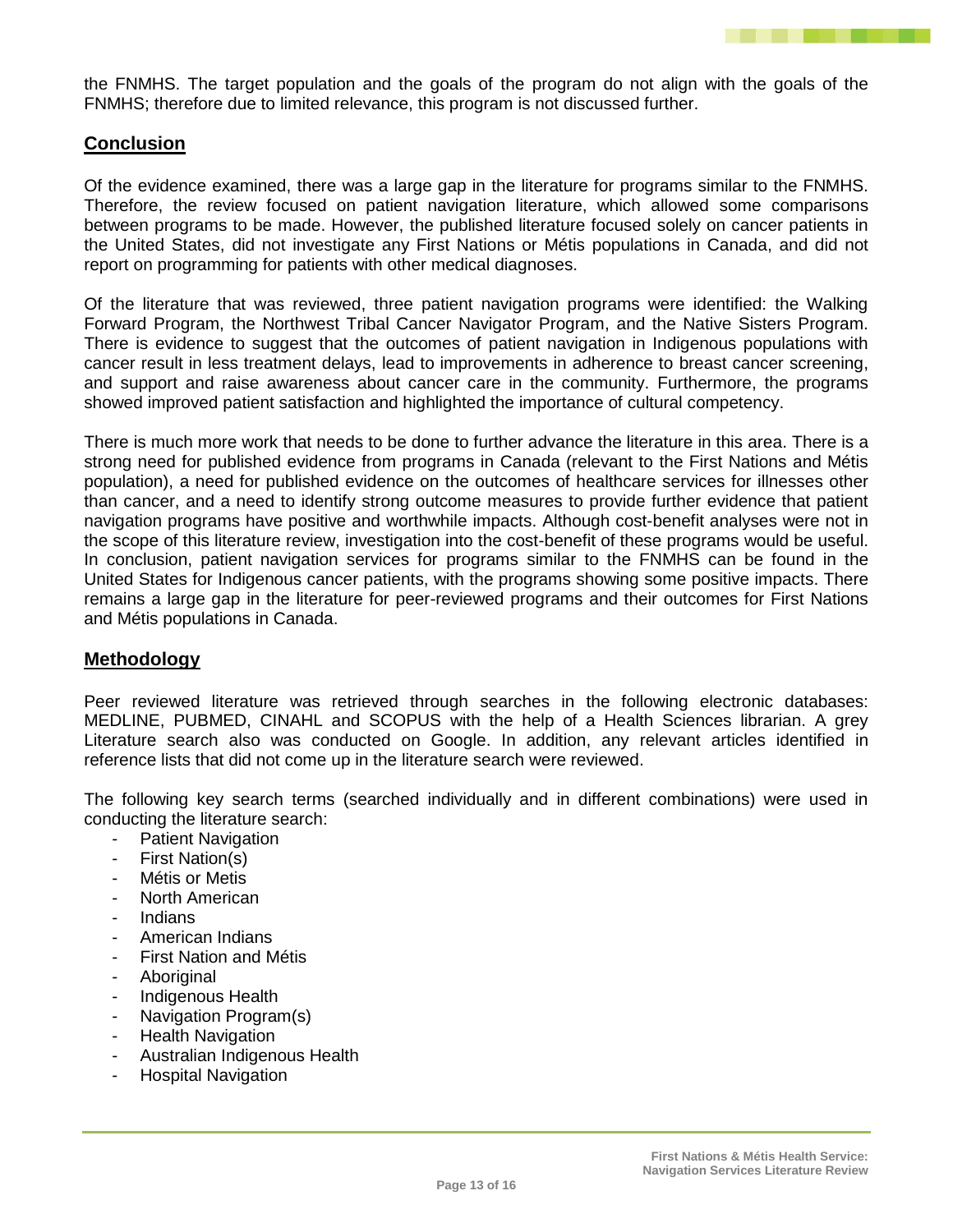

- Nurse Navigation
- Immigrant Hospital Navigation
- Newcomer Navigation
- Cultural Health Navigation

Articles obtained from the search were narrowed by reading through the titles to determine their relevance. The shortlisted articles were ranked on a scale of 1 (most relevant) to 5 (least relevant) following a review of their abstracts. A total of 79 articles were ranked. The most relevant articles to the review were thoroughly read and used in writing this review.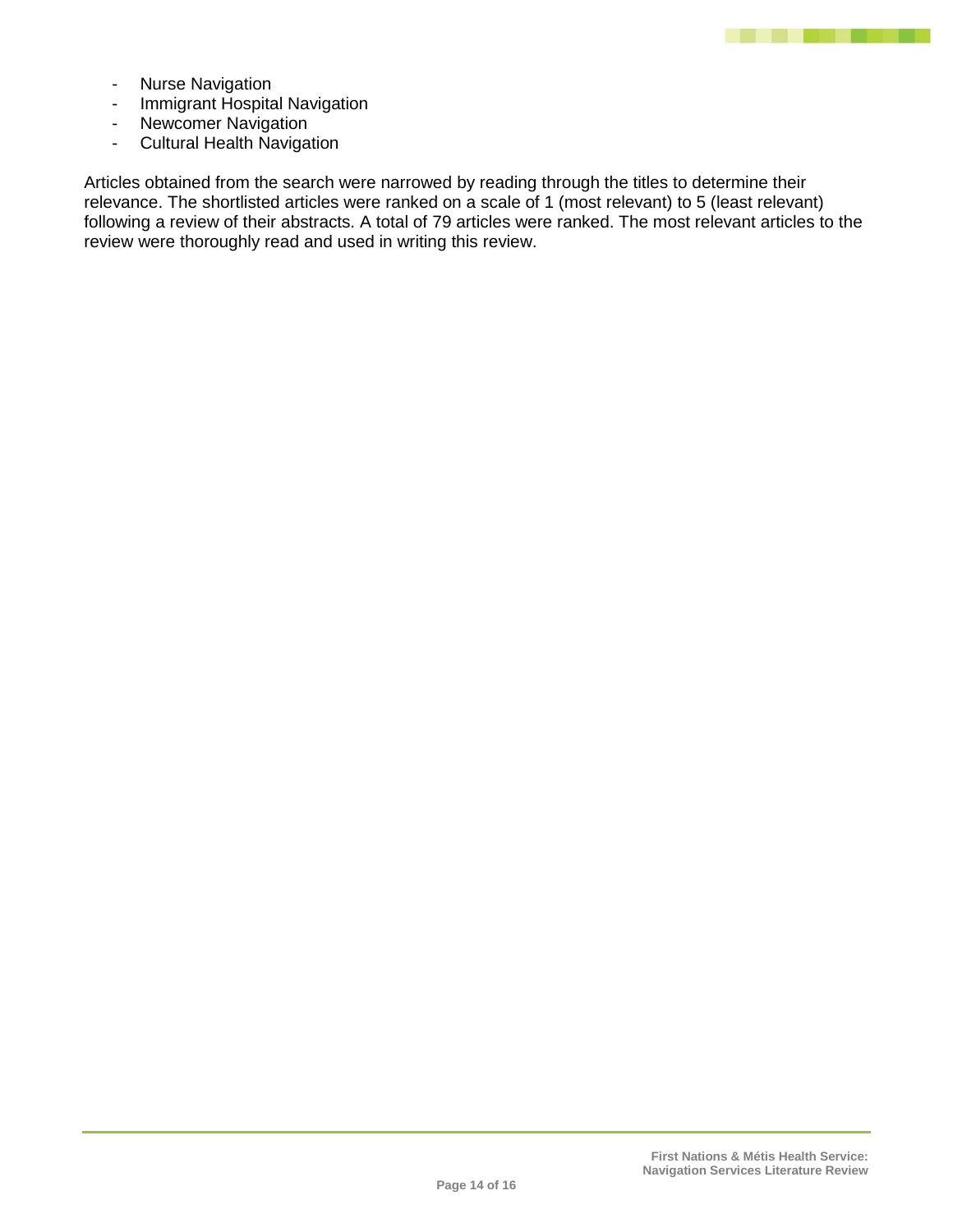

# **References**

- Adelson, N. (2005). The embodiment of inequity: Health disparities in Aboriginal Canada. *Can J Public Health, 96*(2), S45-61.
- Baba, L. (2013). Cultural safety in First Nations, Inuit and Métis public health: Environmental scan of cultural competency and safety in education, training and health services. Prince George, BC: National Collaborating Centre for Aboriginal Health.
- Burhansstipanov, L., Bad Wound, D., Capelouto, N., Goldfarb, F., Harjo, L., Hatathlie, L., Vigil, G., White, M. (1998). Culturally relevant "navigator" patient support. *Cancer Practice, 6*(3), 191-193.
- Campbell, C., Craig, J., Eggert, J., & Bailey-Dorton, C. (2010). Implementing and measuring the impact of patient navigation at a comprehensive community cancer center. *Oncol Nurs Forum, 37*(1), 61-68.
- Dignan, M. B., Burhansstipanov, L., Hariton, J., Harjo, L., Rattler, J., Lee, R., Mason, M. (2005). A comparison of two Native American navigator formats: Face-to-face and telephone. *Cancer Control, 12*(Suppl 2), 28-33.
- Dohan, D., & Schrag, D. (2005). Using navigators to improve care of underserved patients: Current practices and approaches. *Cancer, 104*, 848-855.
- Eschiti, V., Burhansstipanov, L., Watanabe-Galloway, S. (2012). Native cancer navigation: The state of the science. *Clin J Oncol Nurs, 16*(1), 73-89.
- Fischer, S. M., Sauaia, A., Kutner, J. S. (2007). Patient navigation: A culturally competent strategy to address disparities in palliative care. *J Palliat Med, 10(5*), 1023-1028.
- Freeman, H. P., Muth, B. J., Kerner, J. F. (1995). Expanding access to cancer screening and clinical follow-up among the medically underserved. *Cancer Pract, 3(1),* 19-30.
- Freeman, H. P. (2013). The history, principles, and future of patient navigation: Commentary. *Sem Oncol Nurs, 29*(2), 72-75.
- Guadagnolo, B. A., Cina, K., Helbig, P., Molloy, K., Reiner, M., Cook, E. F., Petereit, D. G. (2009). Medical mistrust and less satisfaction with health care among Native Americans presenting for cancer treatment. *J Health Care Poor Underserved, 20*(1), 210-226.
- Guadagnolo, B. A., Boylan, A., Sargent, M., Koop, D., Brunette, D., Kanekar, S., Shortbull, V., Molloy, K., Petereit, D. G. (2011a). Patient navigation for American Indians undergoing cancer treatment. *Cancer, 117,* 2754-2761.
- Guadagnolo, B. A., Cina, K., Koop, D., Brunette, D., Petereit, D. G. (2011b). A pre-post survey analysis of satisfaction with health care and medical mistrust after patient navigation for American Indian cancer patients. *J Health Care Poor Underserved, 22*(4), 1331-1343.
- Jirwe, M., Gerrish, K., Emami, A. (2006). The theoretical framework of cultural competence. *J Multicult Nurs Health, 12*(3), 6-16.